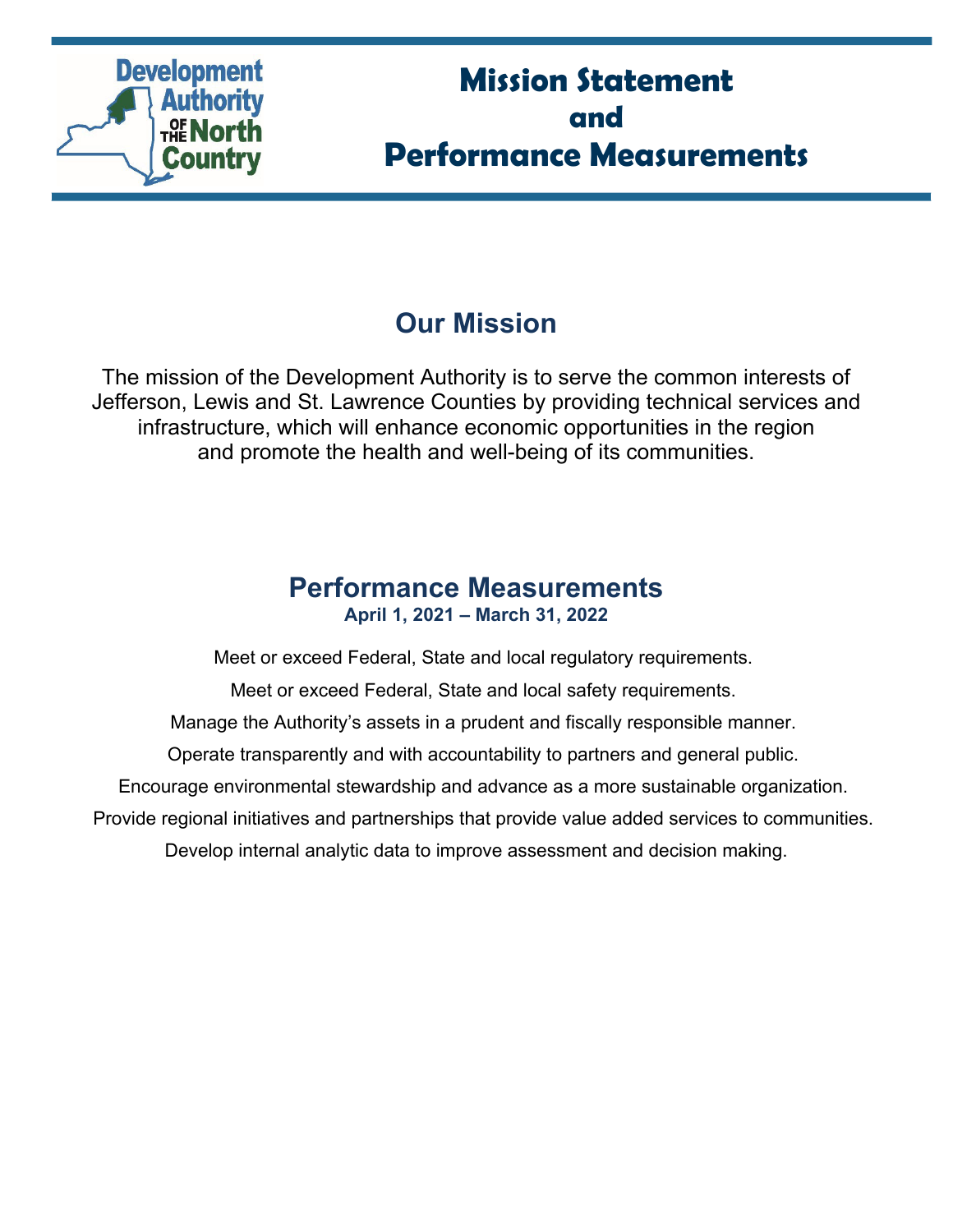# **Fiscal Year End 2022 Performance Measurements Report April 1, 2021 - March 31, 2022**



**The Development Authority of the North Country adopted the following measurements as indicators of the Authority's performance. Listed for each objective are the activities which addressed the objective during the fiscal year. Actions reflected in red are non-performance issues.**

### **P Meet or exceed federal, state and local regulatory requirements.**

- The Authority-owned Army water line, Army sewer line, and regional water line operated with no violations.
- The Materials Management Division operated the regional solid waste landfill in accordance with the NYS Department of Environmental Conservation (NYSDEC) Part 360 Solid Waste Management Permit, the NYSDEC Air Title V Permit, the NYSDEC Part 364 Waste Transporter Permit and the NYSDEC Multi Sector General Permit for Storm Water Discharges.
- The Regional Recycling Transfer Station operated as a NYSDEC-Certified Recyclables Handling and Recovery Facility and complied with Part 360.15 of DEC regulations.
- Several Authority employees in the Water Quality and Engineering divisions obtained additional NYS Department of Health (NYSDOH) water and NYSDEC wastewater licenses.
- For the fiscal year ending March 31, 2021, the Authority received an A+ on its Minority and Womenowned Business Enterprise (MWBE) report card, based on an evaluation by NYS Empire State Development. Of 26 criteria, the Authority scored a 25, resulting in grade of A+.
- The Authority reviewed 84 special waste disposal requests for over 27,681 tons to ensure the materials being delivered to the Materials Management Facility were acceptable as non-hazardous waste in accordance with the Authority's Part 360 permit.
- The Telecommunications Division completed all surveys for work on New York State rights-of-way as part of a new NYS Department of Transportation (NYSDOT) requirement.
- Regional Development staff assisted Jefferson County during HUD's monitoring of the Jefferson County HOME Consortium. No major findings were identified.
- The Materials Management Division completed the Annual Planning Unit Recycling Report for submission to NYSDEC.
- The Regional Recycling Transfer Station completed a required annual report for the facility for submission to NYSDEC.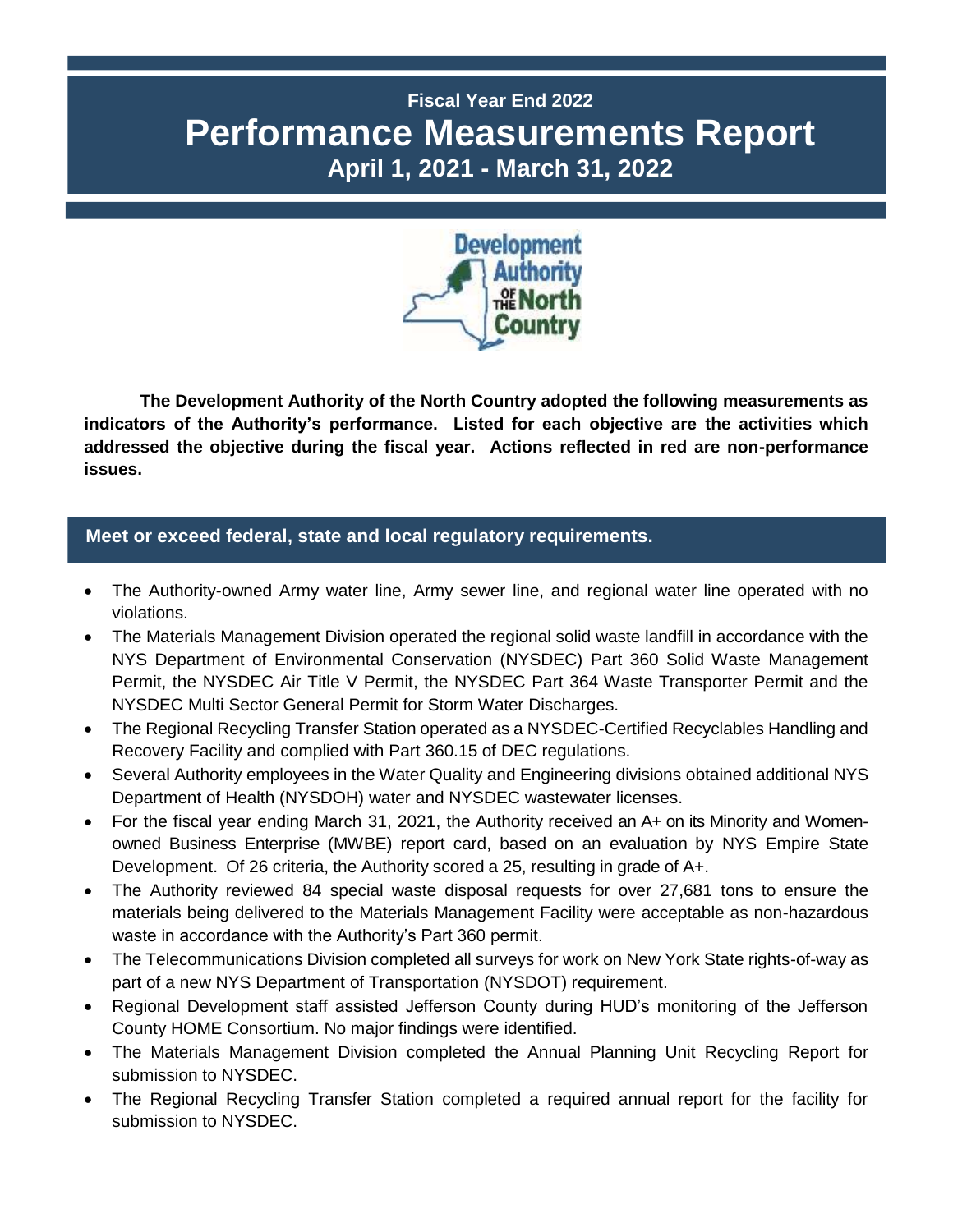- The Authority completed Sexual Harassment Prevention in the Workplace training for all employees, as annually required by the NYS Department of Labor (NYSDOL).
- Regional Development staff completed and submitted a HOME 5-year Consolidated Plan.
- Human Resources completed Affordable Care Act required reporting that demonstrates affordable health insurance coverage is provided to its employees.
- Human Resources completed Public Employee Safety and Health (PESH) annual reporting of workrelated injuries and illnesses.
- Human Resources coordinated with a third-party vendor to conduct required annual random on-site drug and alcohol screening for CDL drivers.
- Human Resources ensured that all Board members and required employees completed the NYS Joint Commission on Public Ethics comprehensive ethics training and filed annual financial disclosure statements.
- Human Resources completed and submitted the required annual Confidential Evaluation of Board Performance Survey to the NYS Authorities Budget Office (ABO).
- Human Resources completed the required annual reporting of NYSDOL Workplace Violence Prevention training, employee survey results, site evaluations, and checklists.
- The Telecommunications Division filed all Federal Communications Commission (FCC) and NYS Department of Public Service forms required to operate a telecommunications network, in a timely manner.
- The Telecommunications Division worked closely with the Fort Drum Regional Health Planning Organization to provide all required USAC forms in a timely manner.
- Telecommunications sent Universal Service Fund certificate requirements to all customers as required by the FCC.
- The Authority established a Service Disabled Veteran-Owned Business goal of 4%, and SDVOB utilization from April 1 through December 31, 2021 was 2.82%.
- The Authority established an MWBE goal of 30%, consistent with state requirements, and Authority MWBE utilization from April 1, 2021 through December 31, 2021 was 24.75%.
- Water pollution control facilities serving the villages of Carthage/West Carthage, Clayton and Malone, and the City of Ogdensburg, which are managed by the Authority, experienced a combined total of seven violations, down from 20 violations last year. The Authority is working through a SPDES permit modification process in Malone as well as significant capital upgrades to Ogdensburg which will allow these facilities to better operate within the required SPDES limits and further reduce the number of violations.
- The Authority received a Notice of Violation pertaining to the Army Water Line as a result of disinfection byproducts contained in water received from the City of Watertown that exceeded the maximum allowable contaminant levels. The city is proceeding with a capital improvement project to implement measures to reduce disinfection byproducts.
- Municipal wastewater treatment plants operated by the Authority had two SPDES violations; proper documentation was filed with the NYSDEC.
- Municipal water treatment plants operated by the Authority had one violation; proper documentation was filed with the NYSDOH.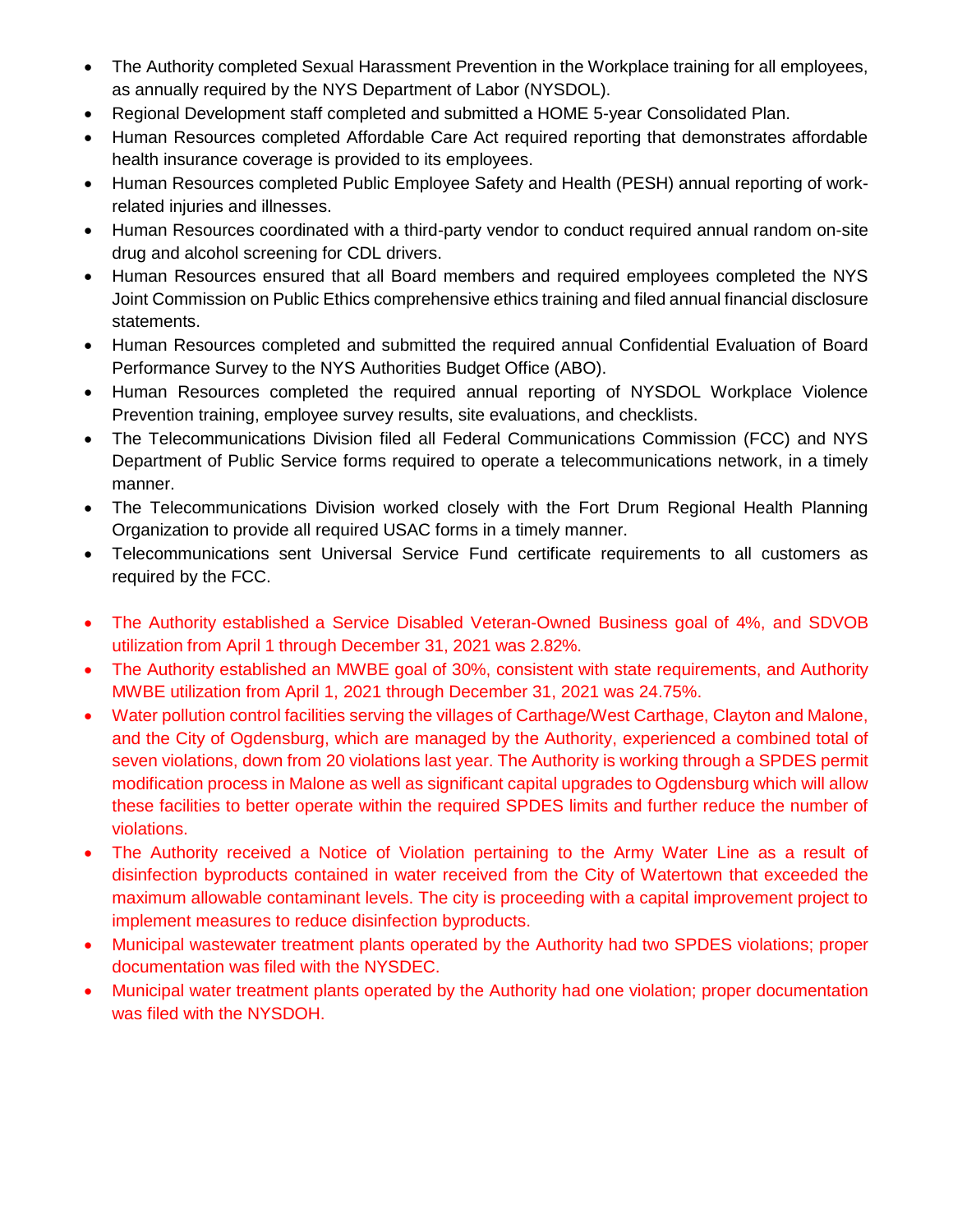#### Meet or exceed federal, state and local safety requirements.

- Despite the COVID-19 pandemic, the Authority continued to serve all of its customers, providing essential services for communities, while implementing increased safety measures warranted by the pandemic.
- The Authority had a reportable incident rate of 0 in calendar year 2021, down from 1.1 in calendar year 2020 and a significant decrease from 6.5 in 2019.
- The Authority completed 503 of 503 Safety Compliance items for calendar year 2021.
- The Authority hosted the South Jefferson Rescue Squad and other local emergency response volunteers at the regional landfill for an emergency drill to familiarize local responders with the facility and the types of potential incidents that could occur there.
- The Authority coordinated and implemented a safety training program for Authority and municipal partners that included 32 sessions with 511 attendees. All required Authority personnel attended training to meet OSHA safety requirements.
- The Authority maintained a Board-Certified Safety Professional on staff to facilitate monthly Safety Committee meetings and complete internal safety compliance audits for confined space and respiratory protection.
- Authority employees completed Vehicle Safety Training and Defensive Driving and received a Guide to Preventing Lyme Disease.
- CPR training, respirator fit testing and annual employee physicals were not completed on schedule due to delays resulting from COVID-19.

#### Manage the Authority's assets in a prudent and fiscally responsible manner.

- A Telecommunication Business Plan was completed by staff to provide the Board of Directors with an update on the current status of the open Access Telecom Network and to discuss potential strategies for optimizing the network.
- The integrity of the Army Water Line was assessed using federal grant funds to allow the Authority to be proactive with any needed repairs rather than reactive. The comprehensive inspection indicated that the replacement of certain sections of pipeline is necessary. The Authority is working to minimize disruptions in service by proceeding with a planned capital replacement project in the next fiscal year.
- The Authority used federal funding from the Office of Local Defense Community Cooperation to complete the integrity assessment of the Army Water Line and to create a query tool on the Authority's IMA.
- Materials Management managed landfill operations to reduce leachate production by 45%.
- The Water Quality Division operated the Army Water Line and Regional Water Line with less than 3% and less than 7% water loss, respectively.
- The Authority completed a study to evaluate the feasibility of establishing a Materials Recovery Facility (MRF) at the Regional Recycling Transfer Station. Although the analysis concluded that building a MRF would not be financially feasible, the Authority determined that the closure of the RTS facility and the transfer of some equipment to St. Lawrence County will reduce costs for the Authority and its partners.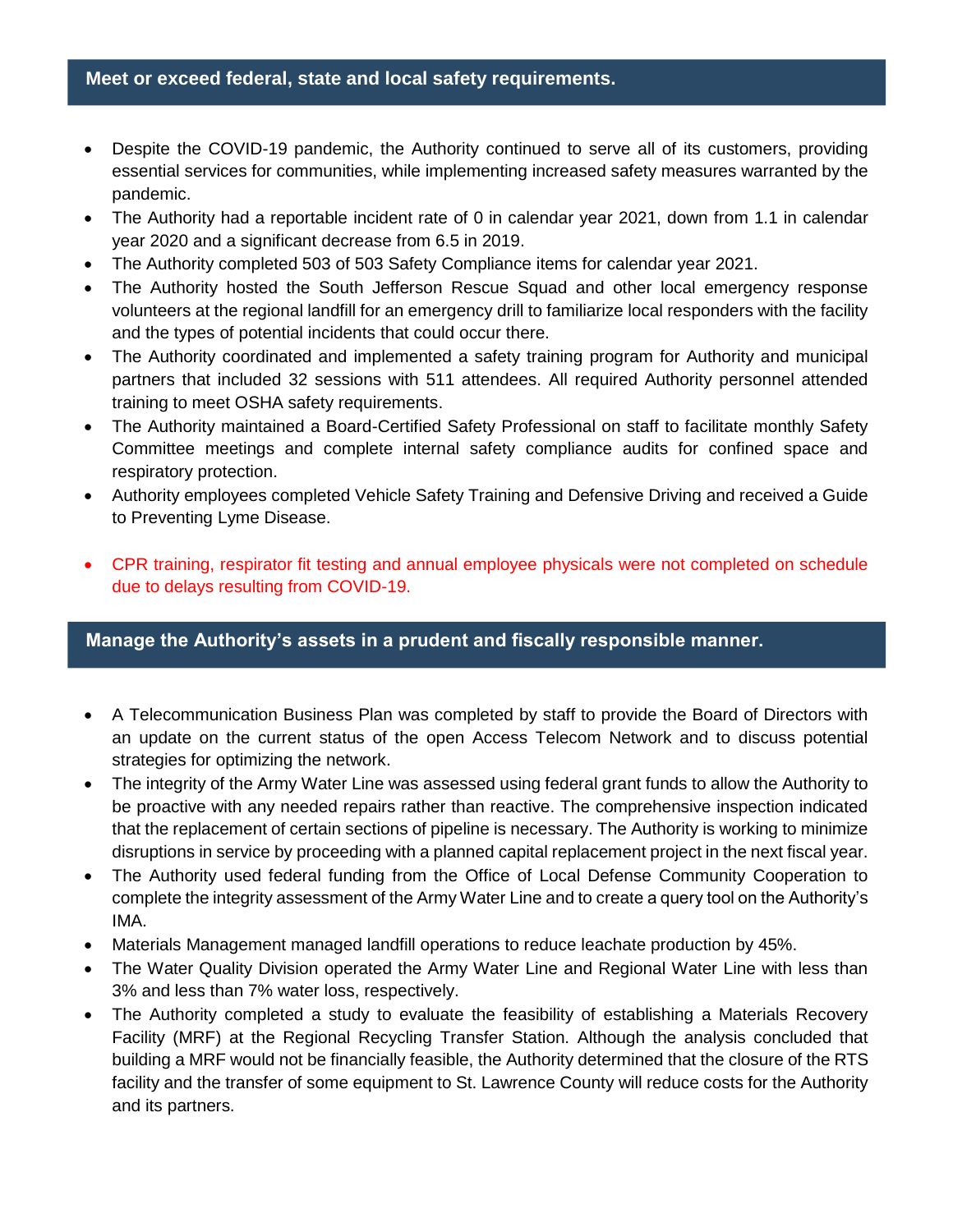- An Asset Management Plan was developed for the Telecommunications Division and the Materials Management and Water Quality Asset Management Plans were updated. Asset management planning is key to efficiently managing equipment to extend its usable life.
- The Authority established bad debt reserves for questionable loans in order to manage loan portfolio risk.
- Information Technology implemented several security measures to protect the Authority's digital information: installed a network access system; conducted an ongoing audit of file and software permissions; installed a web application firewall to mitigate Log4J security vulnerability and; updated operating systems to ensure supportability and security from Microsoft.
- Information Technology completed quarterly phishing testing and yearly cybersecurity training for employees.
- The Authority publicly accepts bids for all used equipment and assets, using a public electronic auction site.
- Regional Development staff assisted Water Quality staff in moving historic information on the Army Water and Sewer Lines into the Authority's water/wastewater software to assist the Water Quality Division with decision-making.

## **Operate transparently and with accountability to partners and general public.**

- Regional Development created a query tool on the Fort Drum Compatibility website which allows users of the GIS portal to better identify encroachment or other issues relating to specific parcel data. This increases the communication between Fort Drum and developers/community leaders pertaining to encroachment.
- Communications issued 11 Authority press releases to inform the public about its activities and events. Media stories numbered 84.
- The Authority's primary website was enhanced and updated to be more user-friendly; the North Country Recycles website, which functions to assist the public with recycling, is being updated to contain more educational resources.
- The Fort Drum Compatibility Committee met twice over the past year, increasing interaction between Fort Drum and communities regarding compatible land use planning. This included a symposium held on Fort Drum to allow for discussion between Fort Drum Garrison staff and community leaders.
- The Materials Management Division maintained a Facebook page to provide information about recycling to the public.
- Annual partner letters summarizing the Authority's services in general and particular to each, were sent to county partners of Jefferson, Lewis and St. Lawrence, and to the City of Watertown.
- The Authority provided its annual newsletter to Rodman residents, to keep residents updated on landfill activities.
- The Materials Management Division conducted virtual periodic meetings with haulers and its county solid waste division partners to obtain feedback and discuss operational changes at the landfill, as well as waste diversion activities.
- The Water Quality Division conducted regular scheduled meetings with the Route 3 Sewer municipalities, Regional Waterline municipalities, and the U.S. Army for fiscal and operations review, and discussion and review of proposed budget and capital improvements.
- Finance completed annual PARIS reporting for staff, board of directors, and benefits information for the state ABO.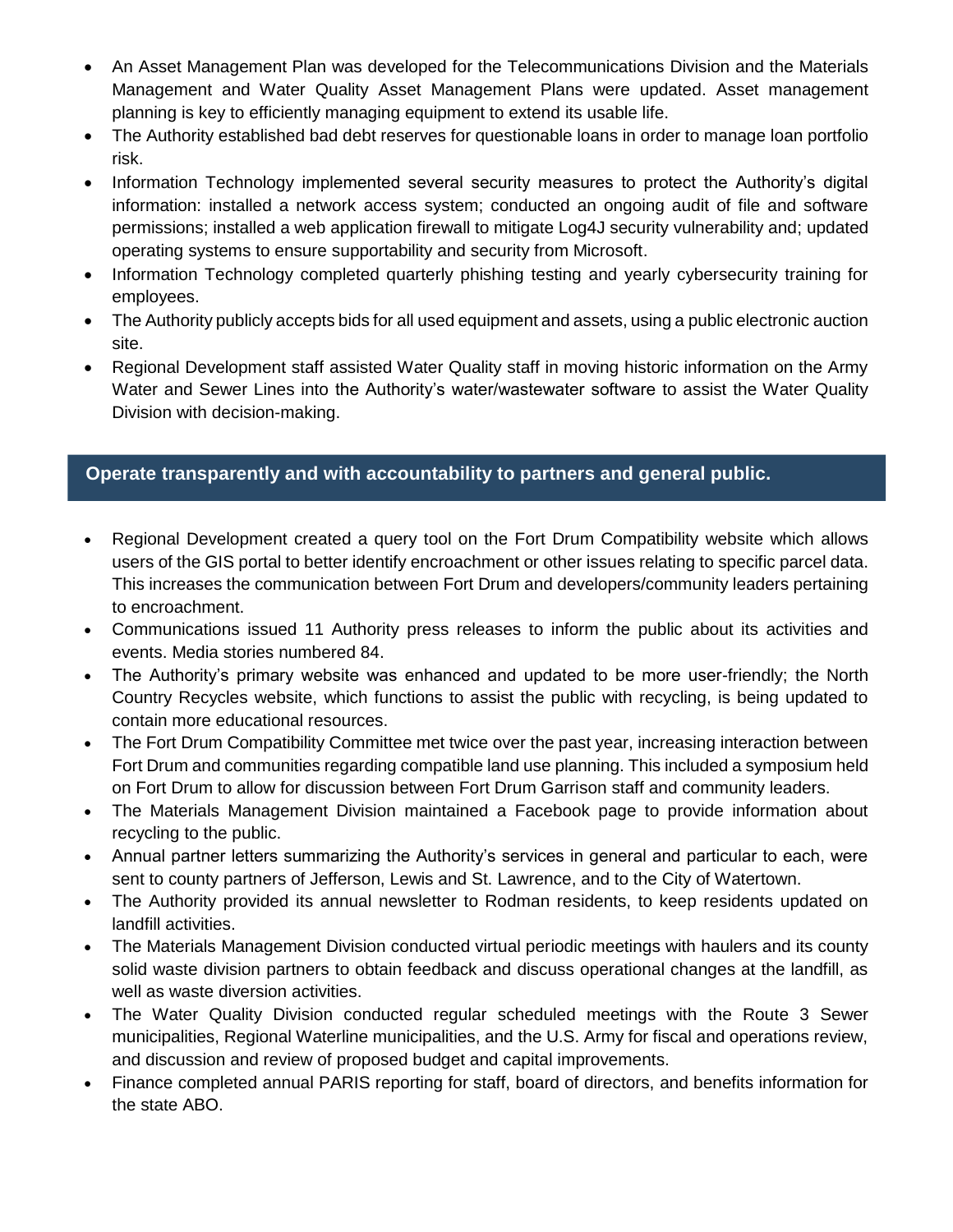- The Authority retained the Bonadio Group to complete a Financial Statement Audit, Agreed Upon Procedures for the Regional Waterline, Report on Investments and a Single Audit. All audits were completed without findings and were approved by the Authority's Board of Directors.
- Water Quality and Engineering staff routinely participated in municipal board meetings.

### **P Encourage environmental stewardship and advance as a more sustainable organization.**

- The Authority completed 929 of 929 Environmental Compliance items for calendar year 2021.
- The Authority conducted a study to evaluate the feasibility of installing solar arrays at the Warneck Pump Station, Recycling Transfer Station or Materials Management Facility. The study concluded that a solar array may be feasible at MMF but additional information is required from National Grid. The Authority is working with National Grid to obtain additional details.
- Lights at Warneck Pump Station were replaced with LEDs, which will result in \$6,955 in annual energy savings.
- In FYE 2022, through February, the Authority purchased 23.45% of its power from renewable sources.
- Information Technology created and implemented an electronic accident investigation form which has reduced the need for printing this form by 100%.
- Regional Development staff are participating on the United Way of Northern New York's Food Policy Council, which is developing a plan for food security in Jefferson County.
- The Finance Division electronically distributed employee paystubs and used a direct deposit program for expense reimbursement, continuing the Authority's conversion to electronic paperless transactions.
- Human Resources used an HR software system (BambooHR) to onboard new hires, process acknowledgement forms for electronic signature, and electronically file all personnel records, resulting in a reduction in paper usage.
- Human Resources used the Employee Navigator software system to process annual employee open enrollment for health, dental, and vision insurances, and onboarding new hires, resulting in a reduction in paper usage.
- Human Resources and Finance used the NYS Employees' Retirement System Employer Online system to enroll new hires, update employee information, and submit reports electronically, resulting in a reduction in paper usage.
- Human Resources used OnBase to store and share all Authority job descriptions and internal audit results, resulting in a reduction in paper usage.
- Human Resources conducted several internal and human resources audits using information stored electronically in Authority software systems, resulting in both a reduction in paper usage and travel costs.
- The Authority used a file share software system (ShareBase) to enhance file sharing capabilities and reduce the need for printing internally and externally.
- Telecommunications performed room integrity testing on all Central Offices to ensure fire suppression systems operate properly.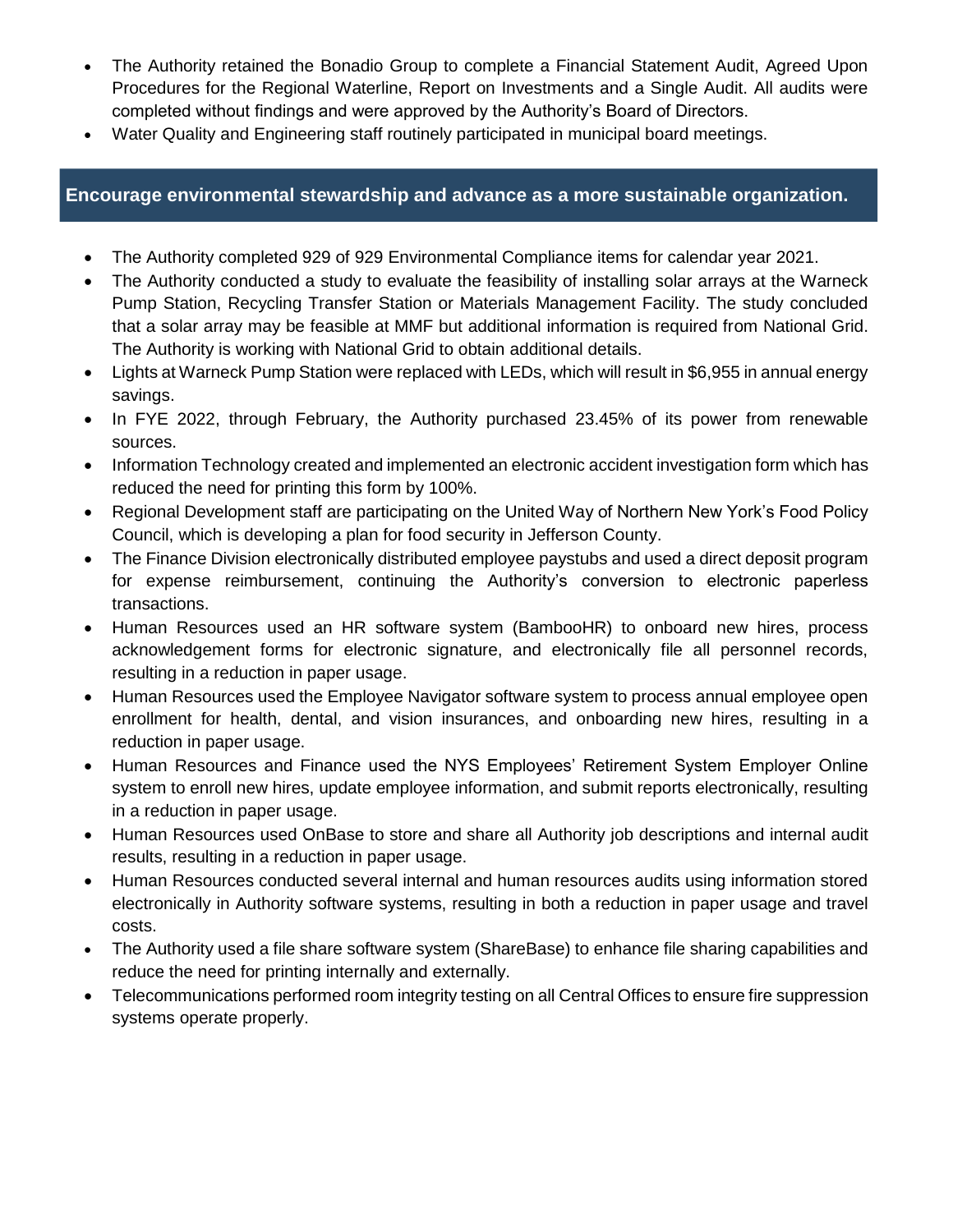### **P Provide regional initiatives and partnerships that provide value added services to communities.**

- The Development Authority partnered with Jefferson, Lewis, and St. Lawrence counties to conduct broadband user surveys and broadband facility inventories to better understand where gaps in broadband coverage exist. The Authority mapped the data in its GIS system so its partners can develop geographic and funding strategies for addressing needs, and presented results to each county legislature. Authority staff are working with individual county broadband committees that were developed by the counties to determine priority areas for infrastructure build-out as well as potential technical solutions. The Authority received funding from the Northern Border Regional Commission to assist with the planning associated with broadband deployment. Over the past fiscal year, planning and funding efforts have resulted in two projects to expand service in Lewis County, which will be completed in 2022. As part of these projects, the Authority worked with Lewis County to secure grants for the installation of three wireless towers.
- On behalf of its regional partners, Authority staff advocated for rural broadband solutions with various state agencies, by articulating issues and potential solutions in public hearings and at roundtable discussions with state leaders and with the president of the NY Federal Reserve.
- The Authority enhanced regional recycling education by creating four new television ads, a digital recycling marketing campaign using 15-second video clips, and the placement of two billboards promoting northcountryrecycles.com in high-traffic areas in Jefferson and St. Lawrence counties. The digital ads garnered 214,877 impressions with a 78% average completion rate for viewing the entire video.
- The Authority launched the Drum County NY regional marketing initiative, a partnership between the economic development organizations of Jefferson, Lewis and St. Lawrence counties, the Authority and National Grid. The new initiative is focused on the attraction and retention of workers and businesses to/in the North Country.
- The Engineering Division successfully coordinated and submitted a Local Government Efficiency Grant application to develop GIS data for highway and public works assets for 25 municipal partners in Franklin and St. Lawrence counties. Implementation of the three-year project begins in 2022.
- The Authority hosted five Household Hazardous Waste collection days in the tri-county area, allowing residents to dispose of hazardous waste for free, resulting in 56,664 pounds of material from 1,130 households being diverted from the landfill.
- Telecommunications worked with the Olympic Regional Development Authority to design the communications network that will support the World University Games in 2023.
- The Engineering Division provided technical support services for water/sewer capital improvement projects in the villages of Alexandria Bay, Clayton, Clifton, Heuvelton, Theresa, and Tupper Lake, the City of Ogdensburg, and the towns of DeKalb, Diana, Louisville, Morristown and Pitcairn. These multi-year projects total approximately \$125 million in investment in North Country infrastructure that will help support existing and future economic development.
- The Telecommunications Division worked with the Town of Tupper Lake to implement a broadband expansion project partially funded by a Northern Border Regional Commission Grant.
- Regional Development staff is working with the Village of Turin to develop a comprehensive plan for the village.
- Telecommunications was awarded contracts to continue to provide services to 82 telemedicine sites throughout the region.
- The Authority's GIS system hosted data for 66 customers in six counties and the IMA website received an average of 10,000 visits each month.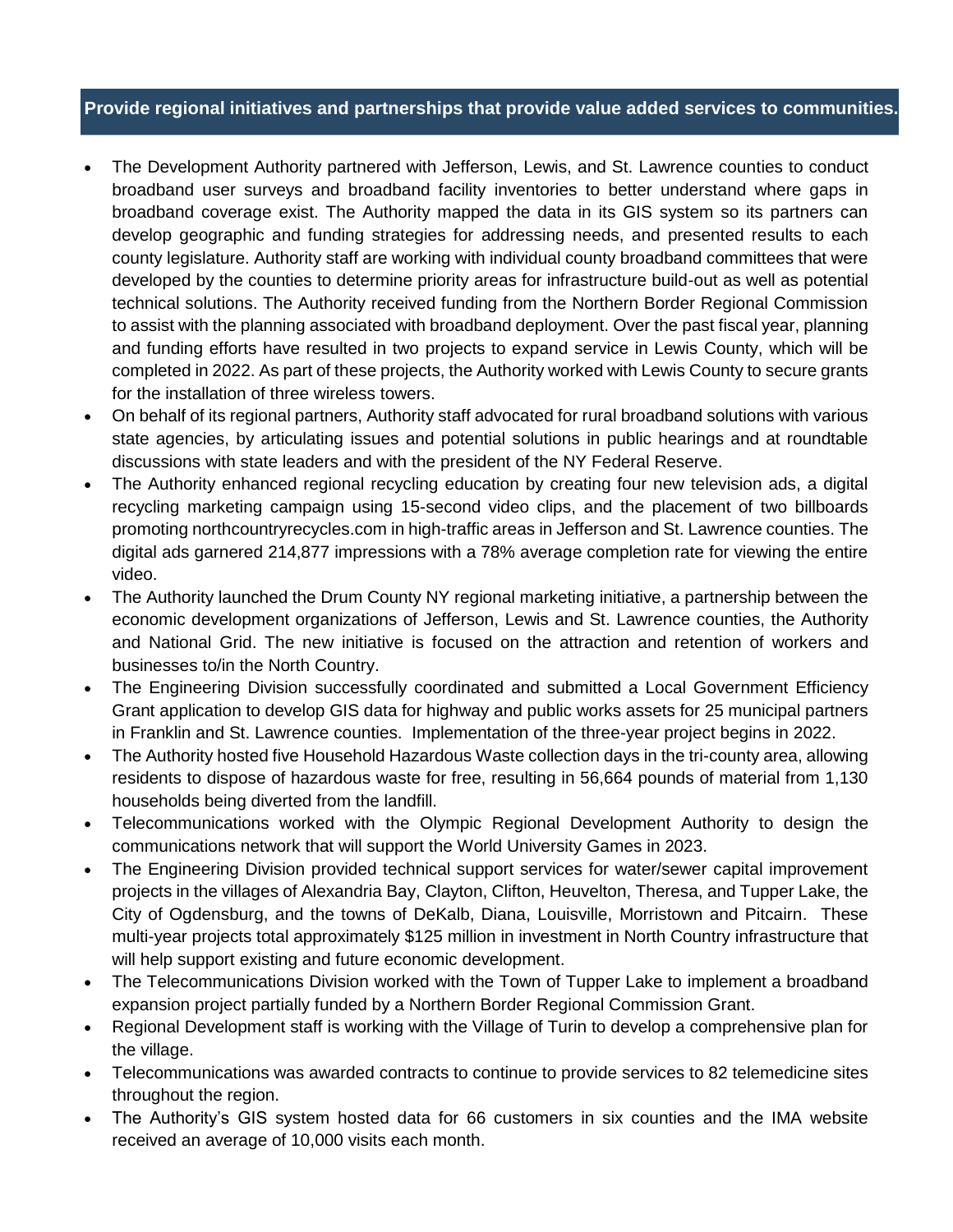- Regional Development staff participated on the planning committee for the NYS Coastal Lakeshore Economy and Resiliency (CLEAR) Initiative and continues to seek ways to partner with state and local entities to identify programs to support resiliency along the coastlines in Jefferson and St. Lawrence counties.
- The Engineering Division is assisting the villages of Alexandria Bay and Clayton with the design and implementation of several Resiliency and Economic Development Initiative projects totaling over \$12.6 million, which will upgrade public waterfront assets and enhance resiliency to changing water levels.
- The Engineering Division provided project management services to the Village of Lyons Falls to oversee the fifth and final phase of hazardous material abatement and demolition of the Lyons Falls Paper Mill brownfield site.
- The Engineering Division assisted the Town of DeKalb, Town of Clifton, and Village of Theresa with Water Quality Improvement Project Act grant applications to move wastewater disinfection projects forward. All three communities were awarded grants estimated to total \$2.3 million, pending final agreements.
- The Engineering Division assisted the villages of Alexandria Bay and Theresa, as well as the towns of Clifton, DeKalb, Diana and Louisville with NYS Water Infrastructure and Improvement Act grant applications for water/sewer capital improvement projects.
- The Engineering Division assisted the Village of Malone and towns of Rutland and Tupper Lake with municipal facility improvement projects estimated to total more than \$7 million.
- The Authority, as a Local Development District designated by the Northern Border Regional Commission for St. Lawrence, Jefferson, Lewis, and Franklin counties, provided project management/grant administration for three projects.
- The Telecommunications Division was awarded a contract by the New York Power Authority to deliver dark fiber between Plattsburgh and Albany.
- The Telecommunications Division upgraded its DWDM network between Syracuse, Watertown, Fort Drum, Lowville and Utica to allow up to forty 100 Gbps waves.
- Regional Development staff assisted Lewis County in development of an RFP for the Lewis County Public Transportation System.
- The Telecommunications Division upgraded its Ethernet service to 100 Gbps in Syracuse, Watertown, Potsdam, Plattsburgh and Albany.
- Regional Development provided grant administration and program delivery services for housing programs in the Town of Gouverneur, villages of Massena and Tupper Lake, and St. Lawrence County.
- Regional Development staff participated on the Jefferson County Comprehensive Economic Development Strategy (CEDS) planning committee.

## P **Develop internal analytic data to improve assessment and decision-making.**

- Information Technology programmed the water/wastewater software in order to properly record and track information for the Carthage/West Carthage wastewater treatment plant.
- Operating divisions are using the Authority's Computerized Maintenance Management System (Nexgen) to more effectively maintain assets and to assist with asset management planning.
- The Telecommunications Division developed an off-net circuit report and strategy that will help the team determine when services can be renegotiated for more competitive rates.